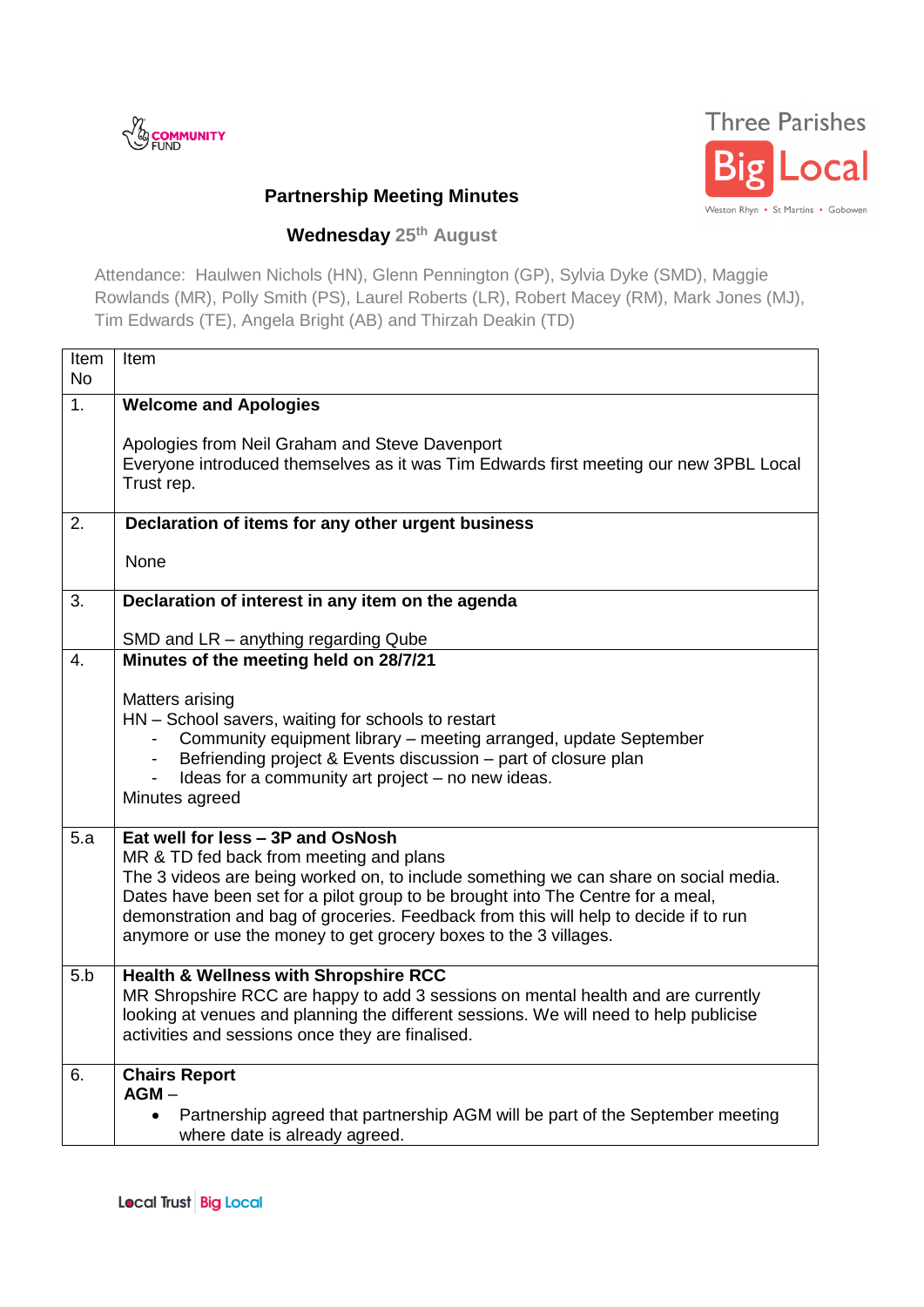|     | Partnership in favour that what with COVID and poor attendance by the public of<br>$\bullet$     |
|-----|--------------------------------------------------------------------------------------------------|
|     | previous public AGM's that we will instead do the following;                                     |
|     | Put an update to our communities via the village magazines or via leaflets and                   |
|     | posts on our notice board and in local centres, shops for people to collect.                     |
|     | Produce a video for social media and put updates on our website and social media.                |
|     | Look at a press release for the local press.                                                     |
|     | <b>Proposals</b>                                                                                 |
|     | all in favour for the next election of roles vote to be for the duration of the project.         |
|     | All in favour for the new SLA with Qube to be for the duration of the project.<br>$\bullet$      |
|     |                                                                                                  |
|     | Elise – all in favour for Elise to be a partner if she wants to. PS/MR provided contact          |
|     | details for Alison who is also interested in joining the partnership.                            |
|     |                                                                                                  |
|     | Agenda items – all agreed to add closure plan and budget as regular agenda items.                |
| 7.  | <b>Financial report</b>                                                                          |
|     | No questions. GP thanked Helen                                                                   |
| 8.  | <b>Update from Qube</b>                                                                          |
|     | Things are starting to return to normal, Qube is starting to return to normal with social        |
|     | groups meeting. Dial a ride is quieter - lost some volunteers and many users still anxious       |
|     | about going out and lost mobility. Telephone befriending still happening as people               |
|     | appreciate it.                                                                                   |
| 9.  | <b>Grant applications and Expression of interest</b>                                             |
|     | Village life magazine RM we need to support the village magazines as they are a great            |
|     | way to get any information out into the community. All in agreement to award £500 to help        |
|     | towards printing costs to protect the magazine. We can offer support to find alternative         |
|     | printing options that are closer to their printing costs.                                        |
|     | <b>Oswestry Men Sheds</b> Some concern about the amount they've already had and the              |
|     | amount they're requested and how directly it benefits our area. However, the rates of            |
|     | suicide in men in our area anything that helps reduce this should be supported.                  |
|     | It was suggested we could invest a lower amount and offer more support (publicity,               |
|     | alternative funding etc)                                                                         |
|     | Need more information on costs, number of participants from 3P etc.                              |
|     | Advise to approach Oswestry Town Council – funding available that Mark can help with.            |
|     | Will be encouraged to complete a Big Grant Application form. MJ to be the partnership rep        |
|     | and work with TD to support them to complete their application.                                  |
|     |                                                                                                  |
| 10. | Outstanding expressions of interest and projects                                                 |
|     | RM Gobowen running track is already completed - TD to contact them to confirm                    |
|     | EOI can be closed.                                                                               |
|     | Weston Rhyn Institute / Bowling Green – believed this is now complete – TD to<br>$\bullet$       |
|     | contact them to explain application has now been closed due to lack of                           |
|     | communication / responses to questions.                                                          |
|     | Weston Rhyn Rec - the application will be coming soon<br>٠                                       |
|     | St Martins Sports & recreational facility - Natalie Rowley now going to be leading<br>$\bullet$  |
|     | this project. So we should hear more on this soon                                                |
|     | Weston Rhyn School - RM to contact the school to advise them what is happening<br>with the field |
|     | Gobowen station - as part of discussions points 11 and 12                                        |
|     | Additions to the list                                                                            |
|     | St Martins toddler group                                                                         |
|     | St Johns Church Weston Rhyn                                                                      |
|     | To be included as regular agenda item.                                                           |
| 11. | <b>Closure plan</b>                                                                              |
|     |                                                                                                  |